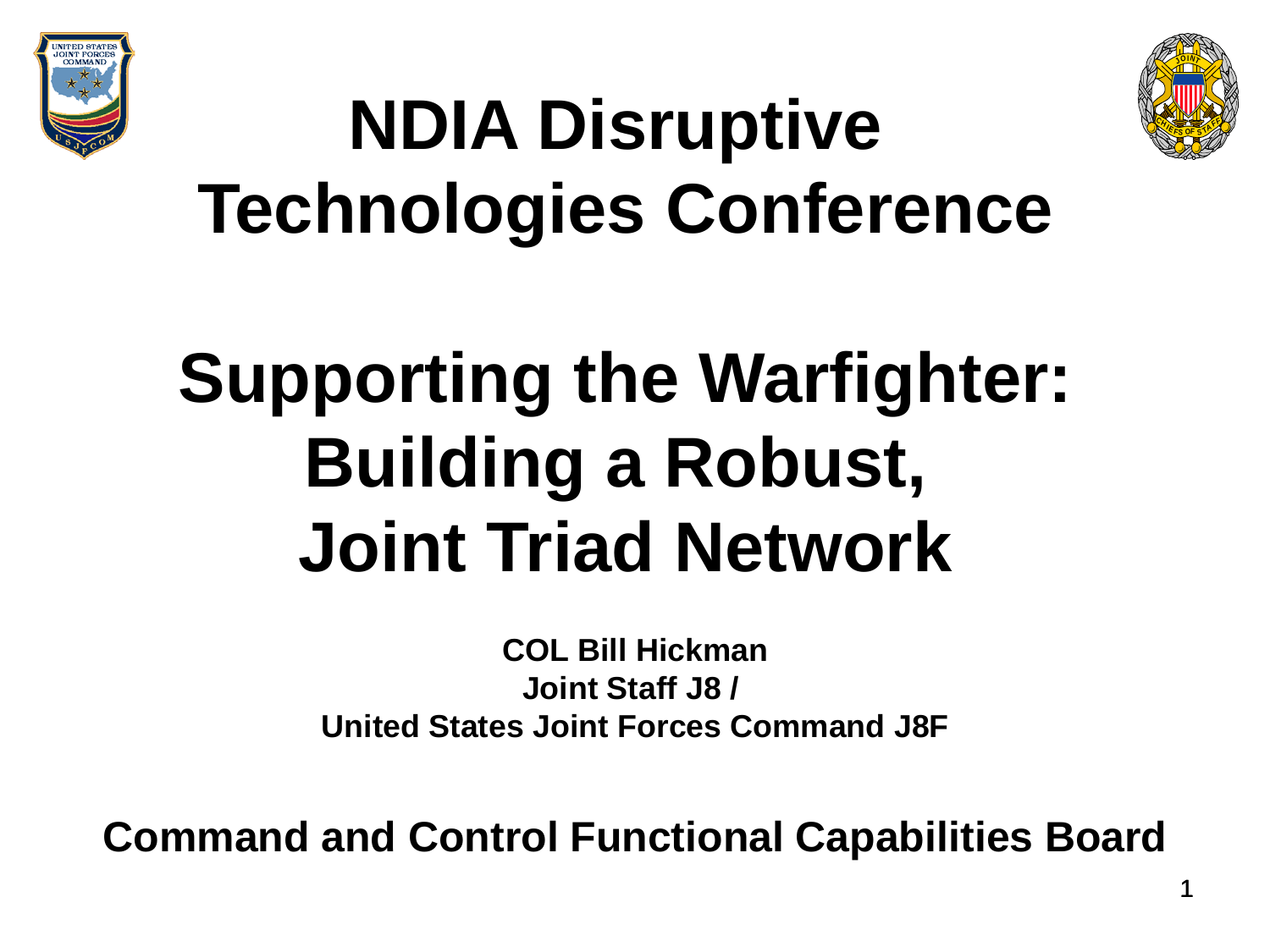





### **Inform industry of Joint Command and Control (C2) Capability Gaps as industry develops future C2 solutions in support of the warfighter across the range of military operations**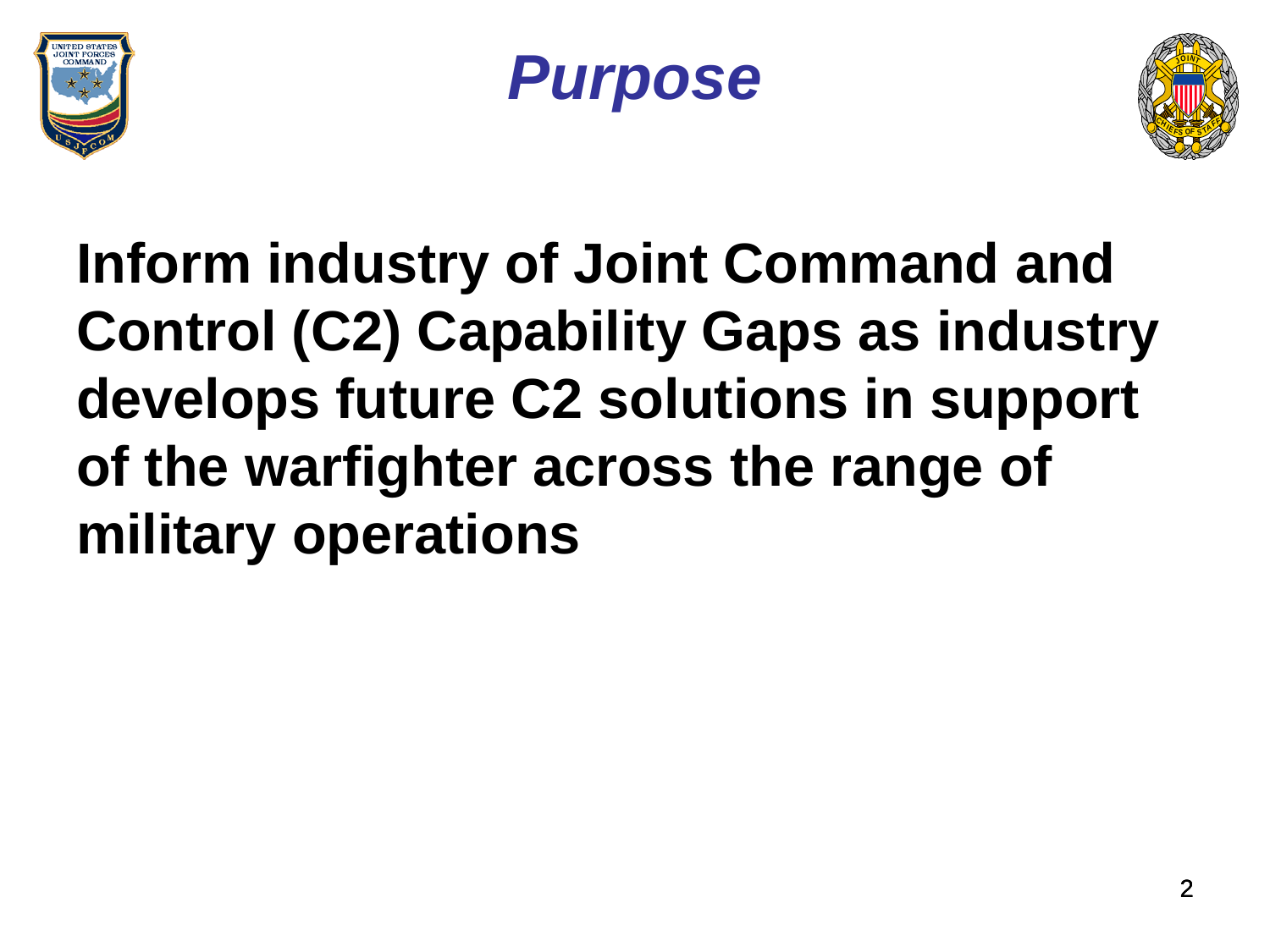

#### *US Joint Forces Command (USJFCOM)*



- C2 Capability Portfolio Manager -- Manage designated Joint C2 portfolio programs, systems, and capabilities across the whole spectrum of doctrine, organization, training, material, leadership and education, personnel, and facilities
- Delegated authority to manage & recommend approval to Joint Requirements Oversight Council (JROC) for Command and Control portfolio
	- C2 JCB Makes recommendations on JROC interest documents and assists JROC in carrying out its duties and CJCSI 3170.01G responsibilities
	- C2 FCB -- Integrates stakeholders views on C2 concept development, capabilities planning, and force development to ensure U.S. military can execute assigned missions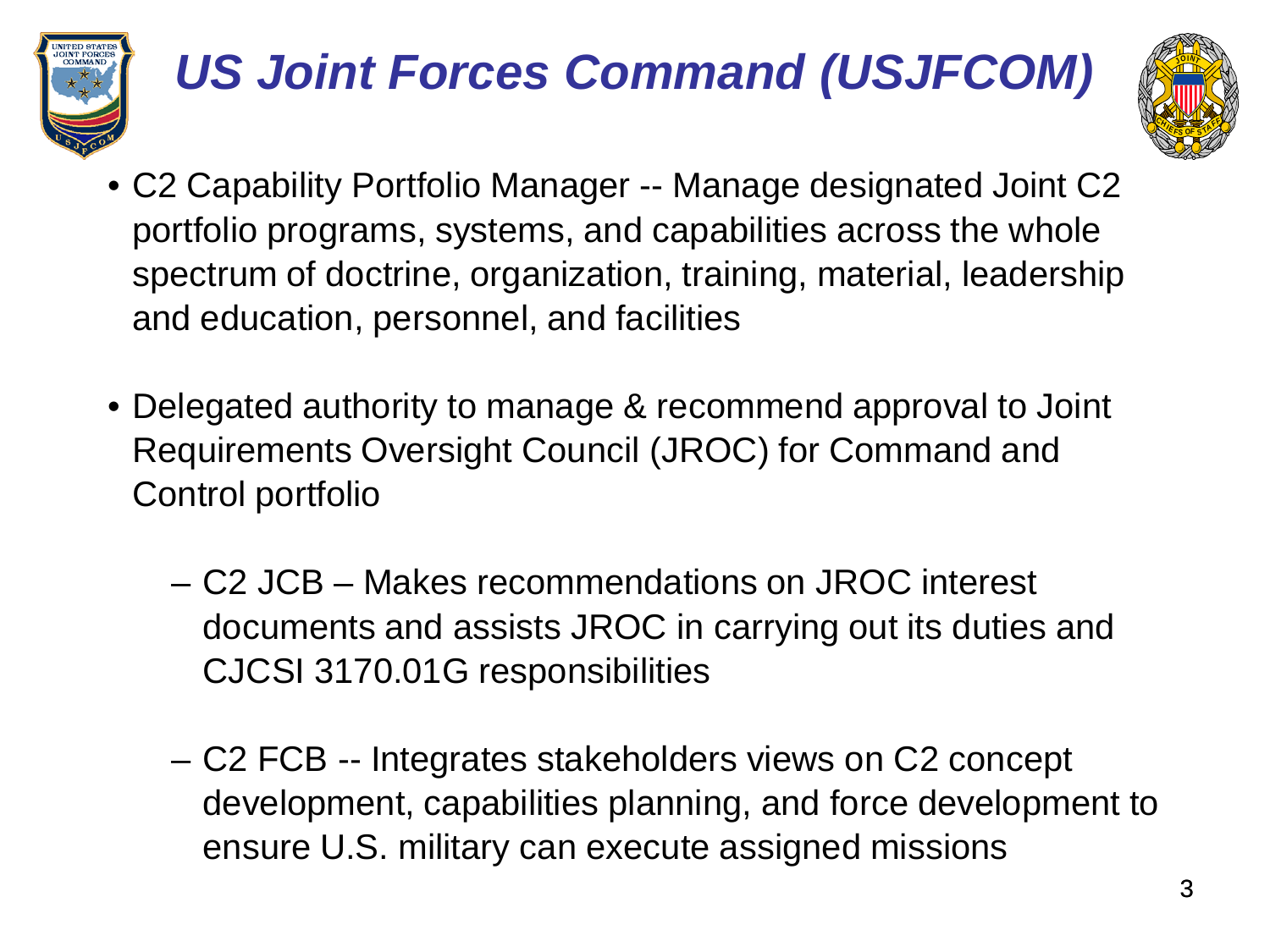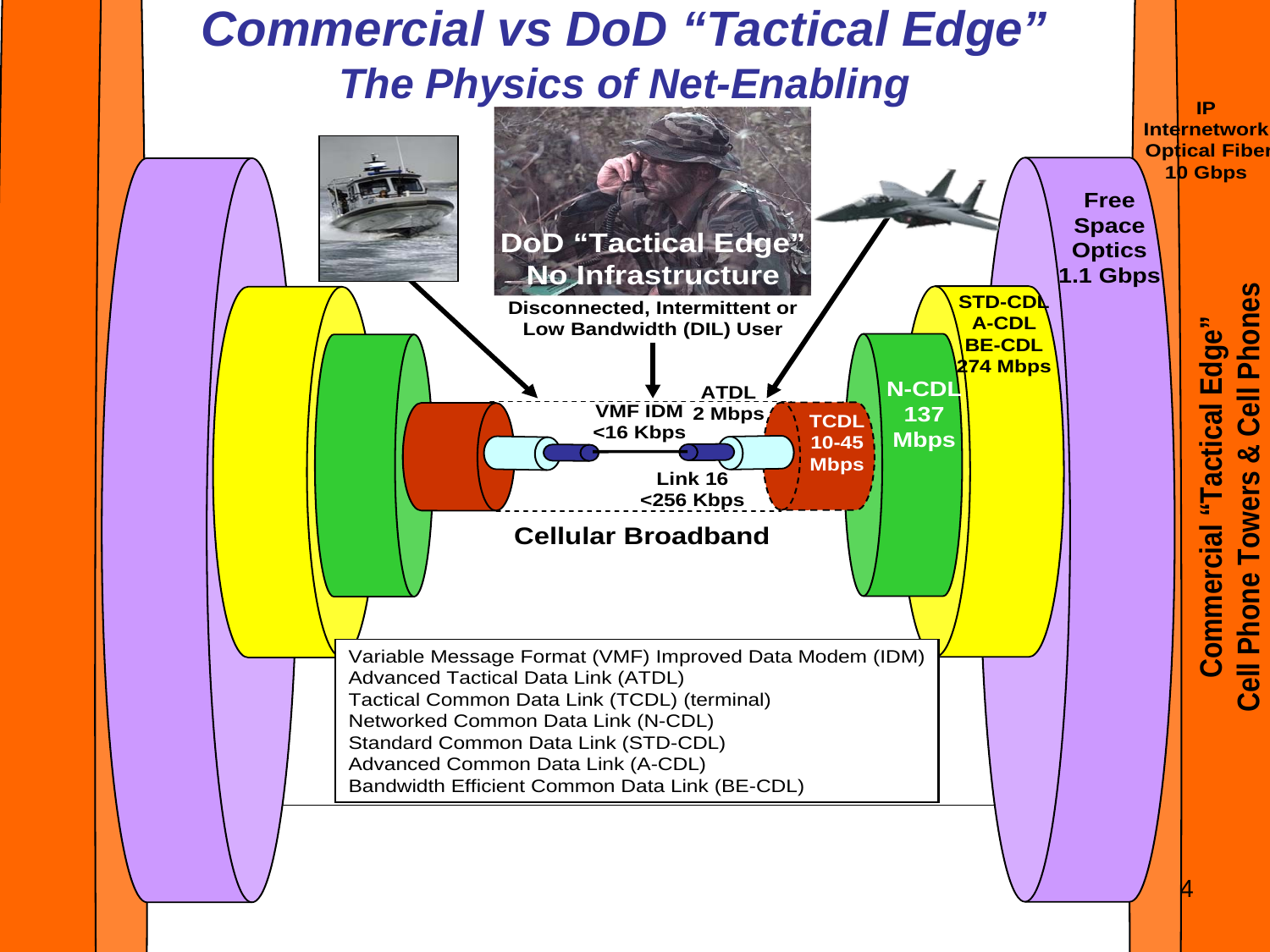

#### *Leader Centric C2 ↔ Tactical Edge Very Technical / Very Complex*



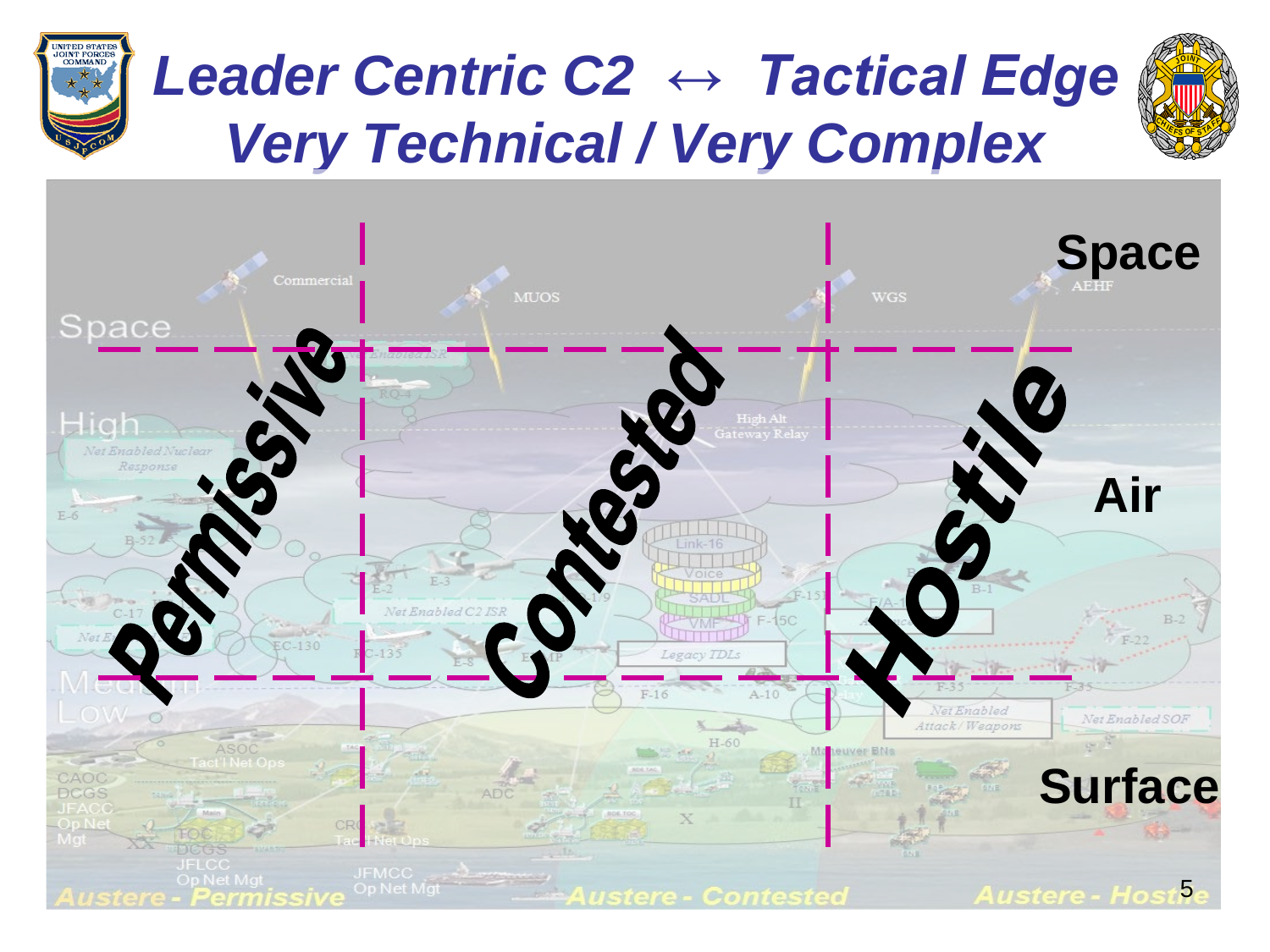

#### *Leader Centric C2 ↔ Tactical Edge Very Technical / Very Complex*



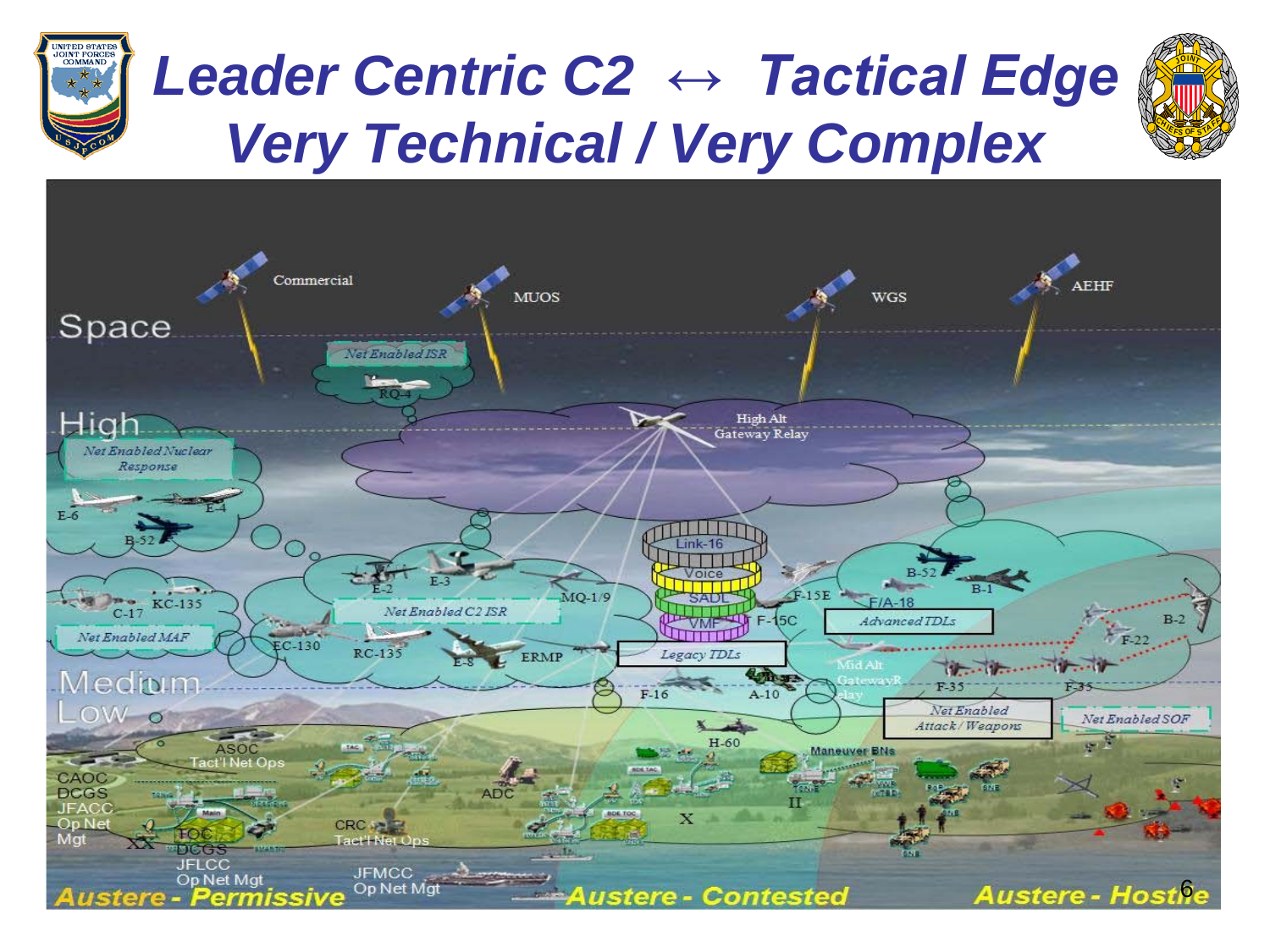

### *Leader Centric C2 ↔ Tactical Edge Very Technical / Very Complex*



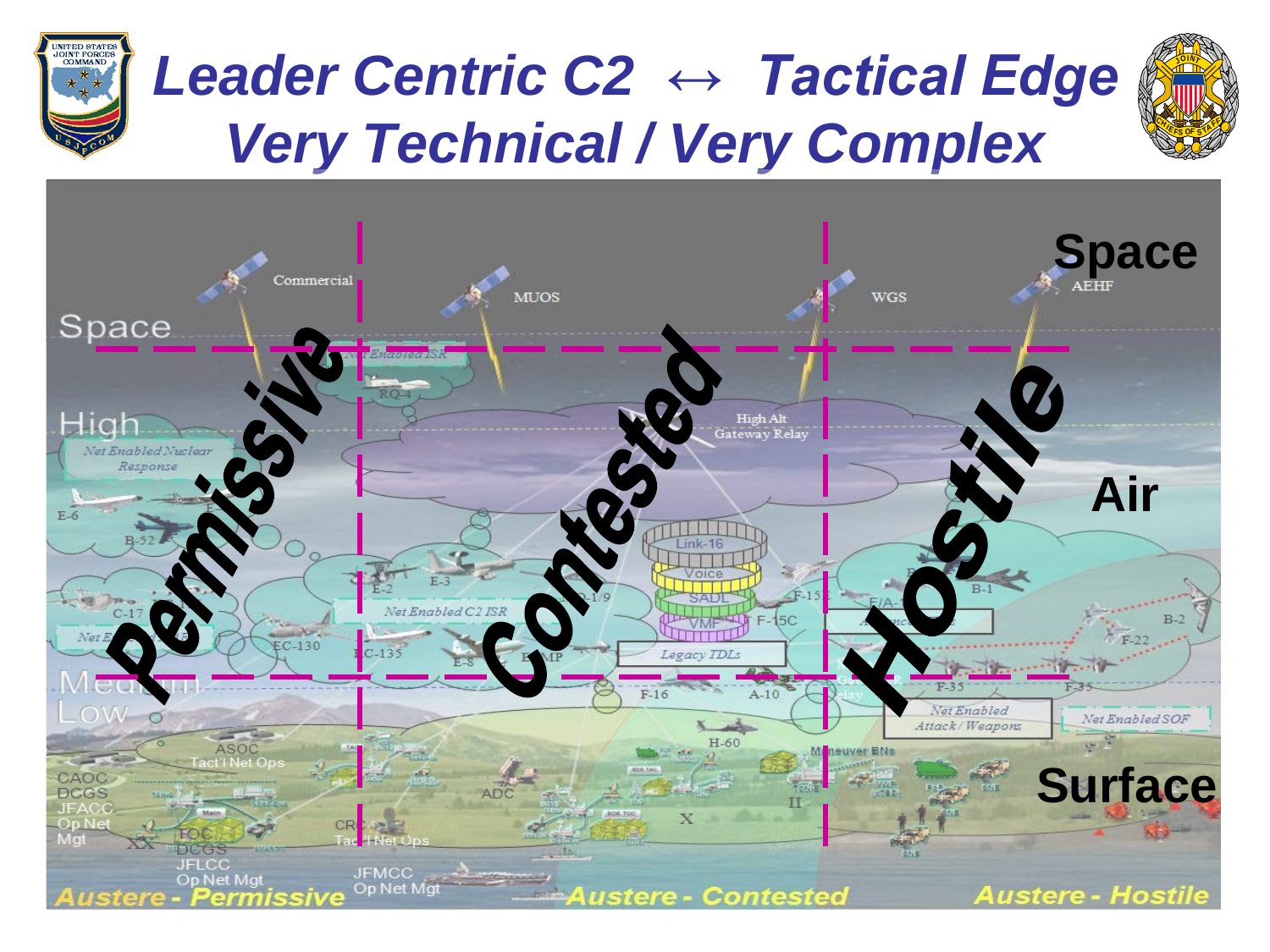



### *Supporting Tactical Edge*

# **Command and Control (C2) Capability Gaps & Challenges**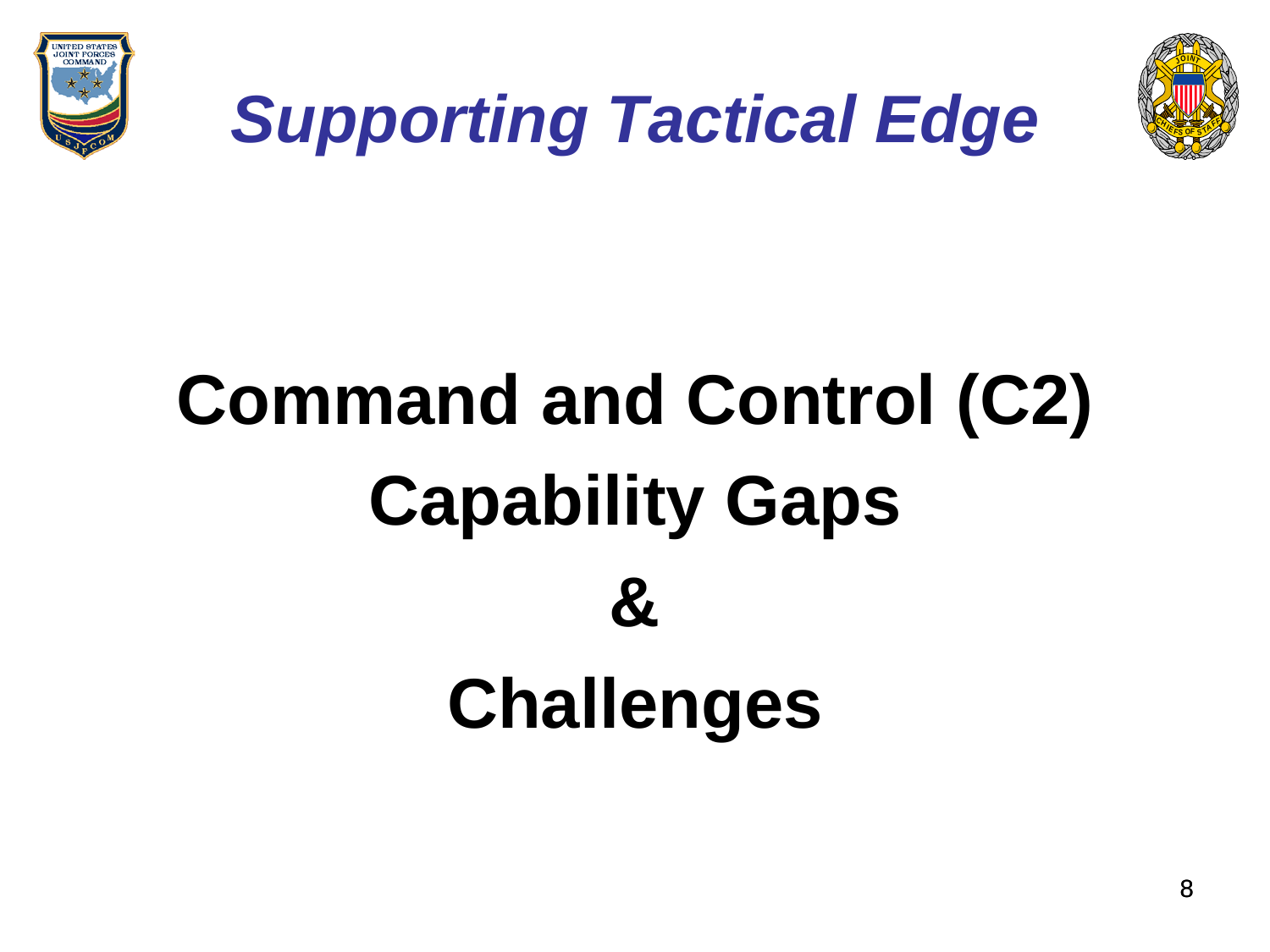





**JSCL Provides persistent survivable assured beyond line of sight communications that facilitate C2 for all users including coalitions/allies across the range of military operations**

- **Operational Challenges / GAPS**
	- **Global coverage and capacity when & where needed**
	- **Seamless communication**
	- **Integration into the Global Information Grid (GIG)**
	- **Survivability**
	- **Interoperability with COCOMS, JTF, & Coalition Partners**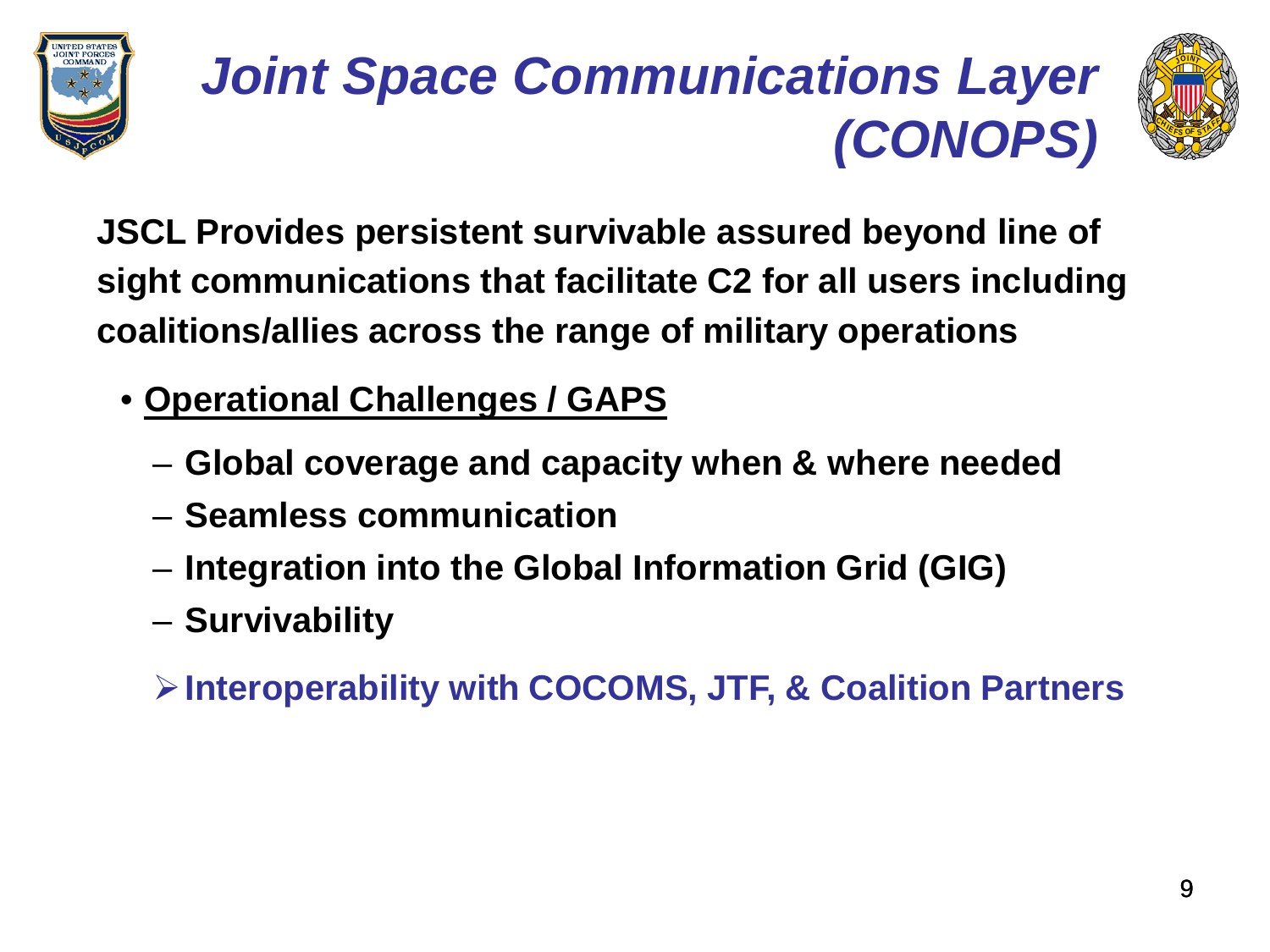





**JALN Integrated with space and surface networks enables Leader Centric C2 and Battlespace Awareness in a netenabled environment, enabling advanced warfighter information exchange capabilities across the range of military operations**

- **JALN Capability GAPS**
	- **Connectivity**
	- **Capacity**
	- **Aerial Layer Network Management**
	- **Share Information and Data**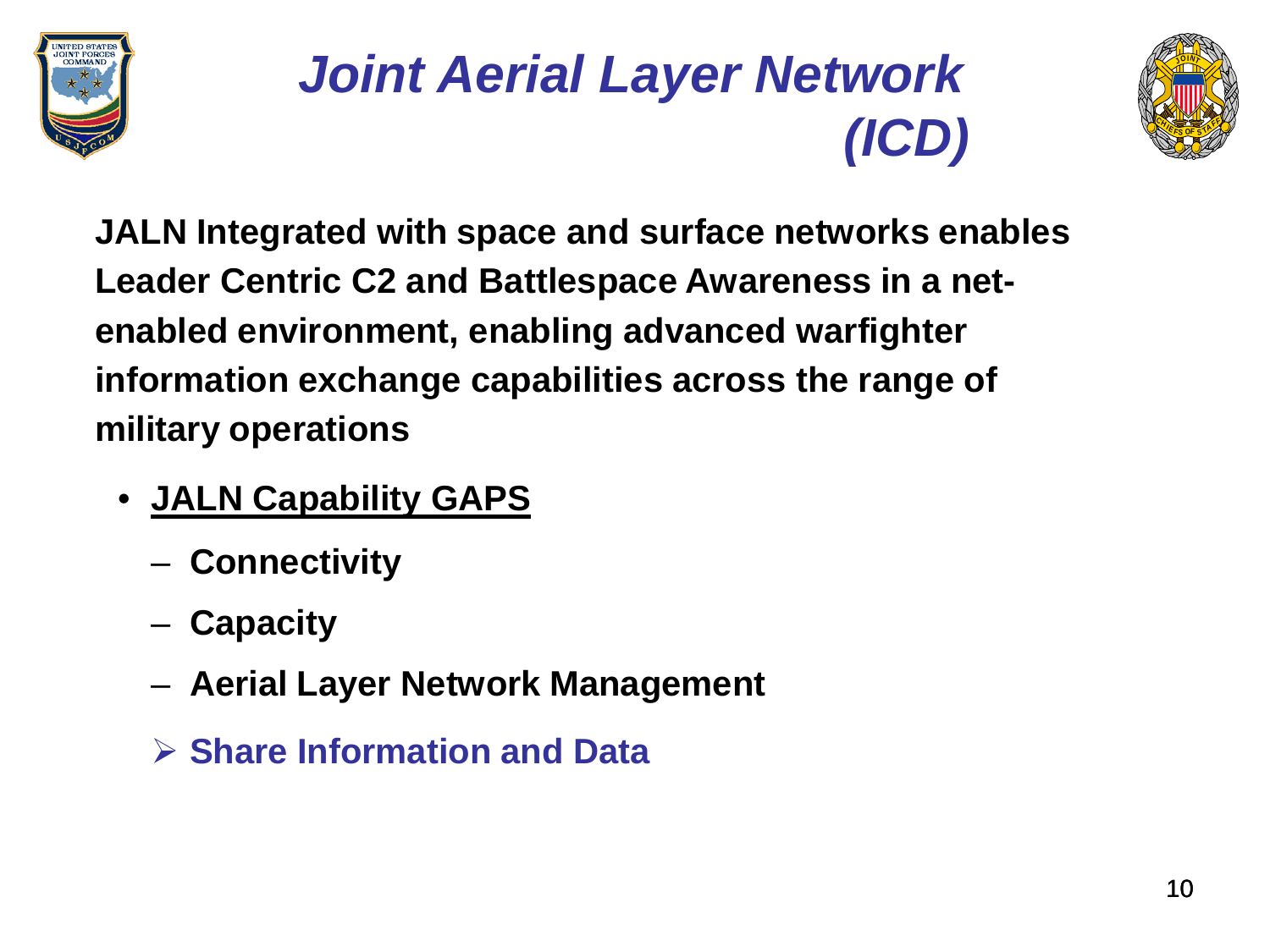

#### *Command and Control On The Move (ICD)*



**C2OTM is the capability to maintain situational awareness and make timely and informed decisions while moving anywhere within the operational environment across the range of military operations**

- **C2OTM Capability GAPS**
	- **Disconnected, Intermittent, Low Bandwidth Environment (DIL)**
	- **Common Interoperability Standards**
	- **Maintain & Share Situational Awareness**
	- **Accurate C2 to Subordinate Units & Mission Partners**
	- **Collaborative Planning**
	- **Shared Information with Mission Partners**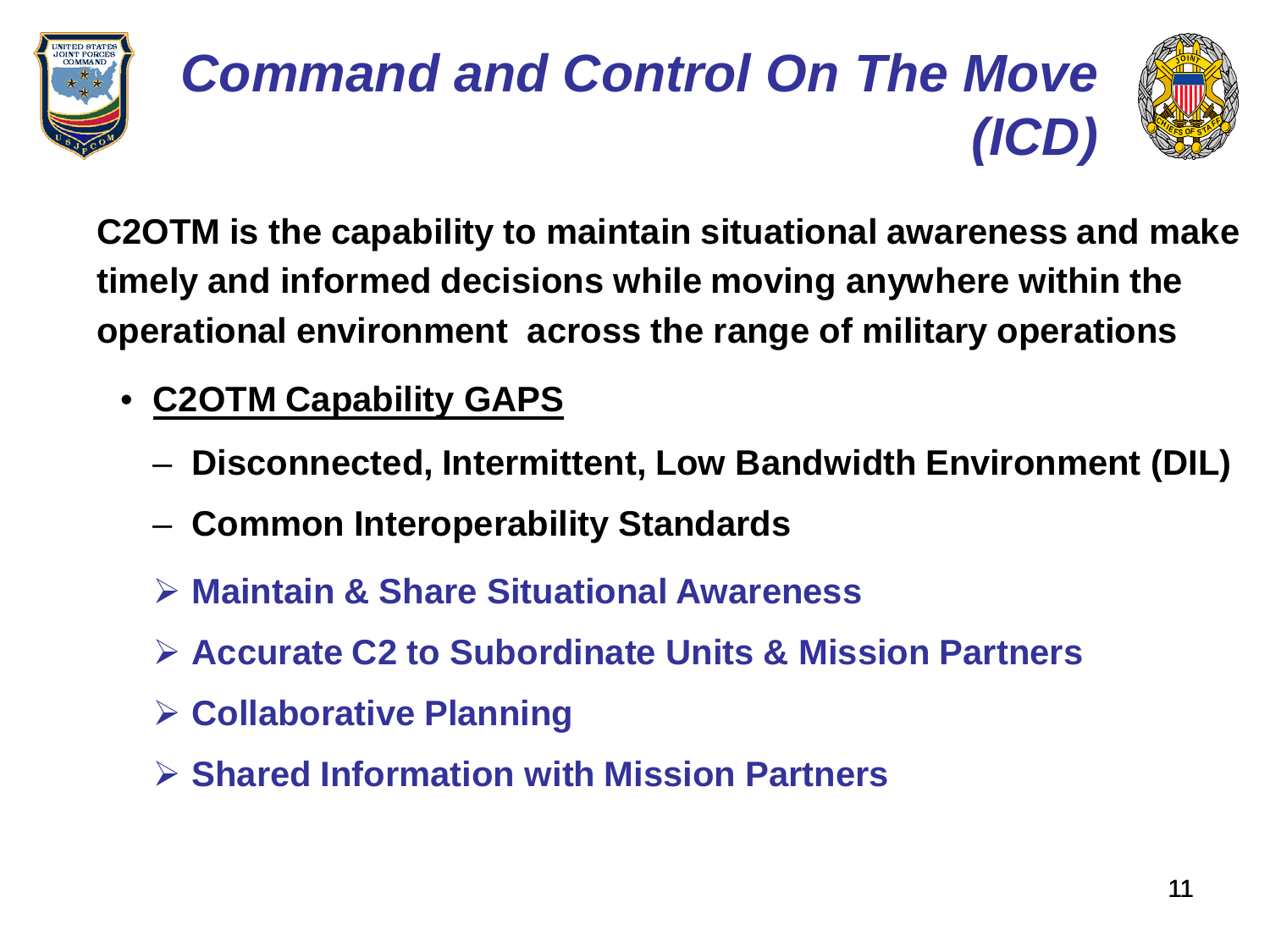





- **Common Interoperability Standards**
- **Global coverage and capacity when and where needed**
- **Connectivity**
- **Integration into Global Information Grid (GIG)**
- **Survivable**
- **Network Management**
- **Seamless communication ensuring accurate C2 to Subordinate Units and Mission Partners**
- **Shared Information/Data with COCOMS, JTF, and Coalition Partners**
- **Provide Collaborative Planning**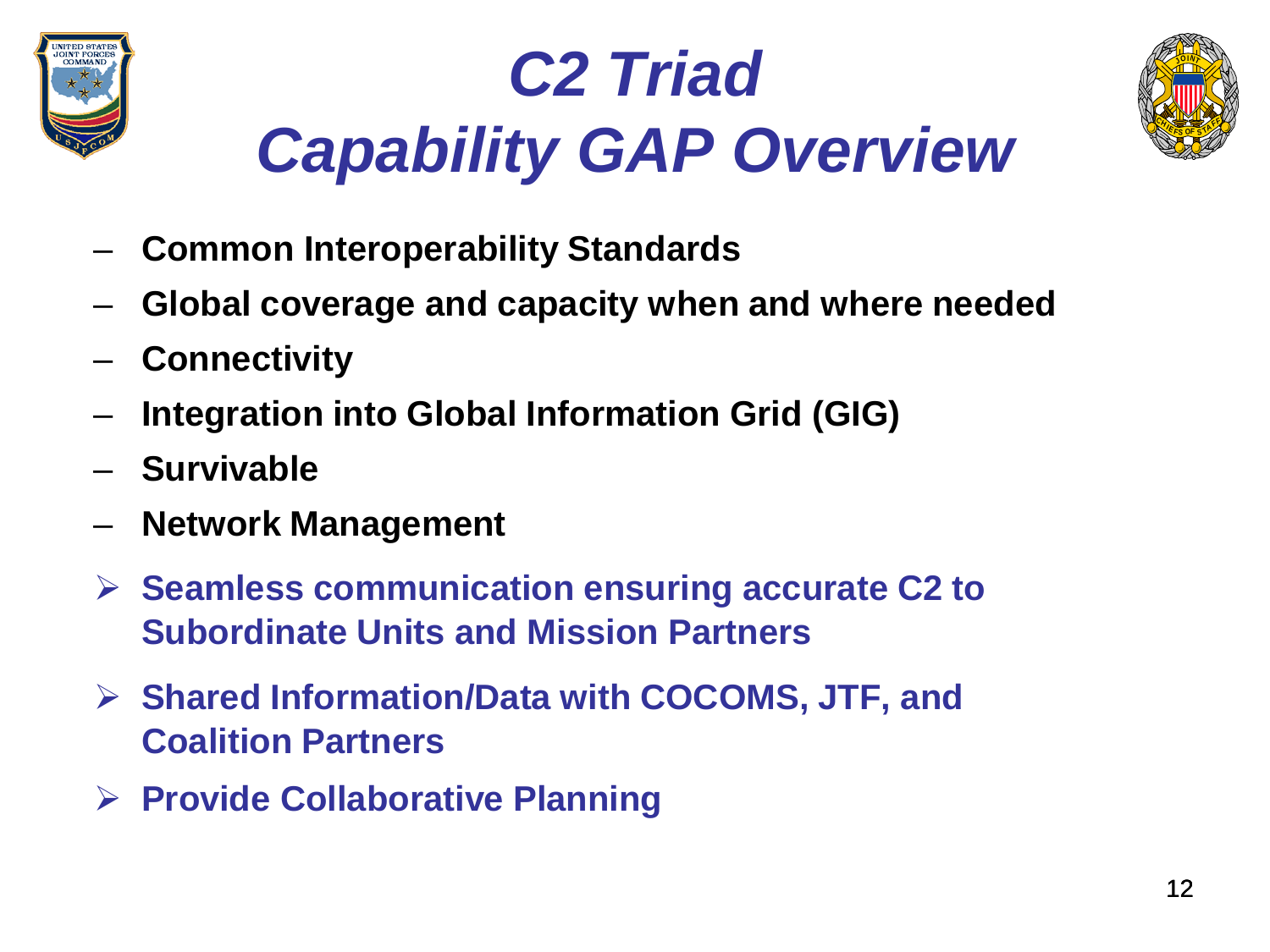## Warfighter Tactical Edge

- **Very Technical, Very Complex**
	- **Jointness is Not Natural**
- **Information Age Making it…**

**More Important and More Difficult** Response

• **Need Processes for Collaboration / Consensus Building Need to Work Solutions Through Multiple Lanes With Partners** Advanced TDLs

Legacy TDLs

 $A-10$ 

Net Enabled

Attack / Weapons

Net Enabled SOF

Net Enabled MAF Requirements

- Acquisition
- **Programs**

• **Need Technically Competent, Operationally Focused Assessment**

ERMP

Collaboration ☆ Consensus Building ☆ Compelling Logic ☆ <sub>13</sub>